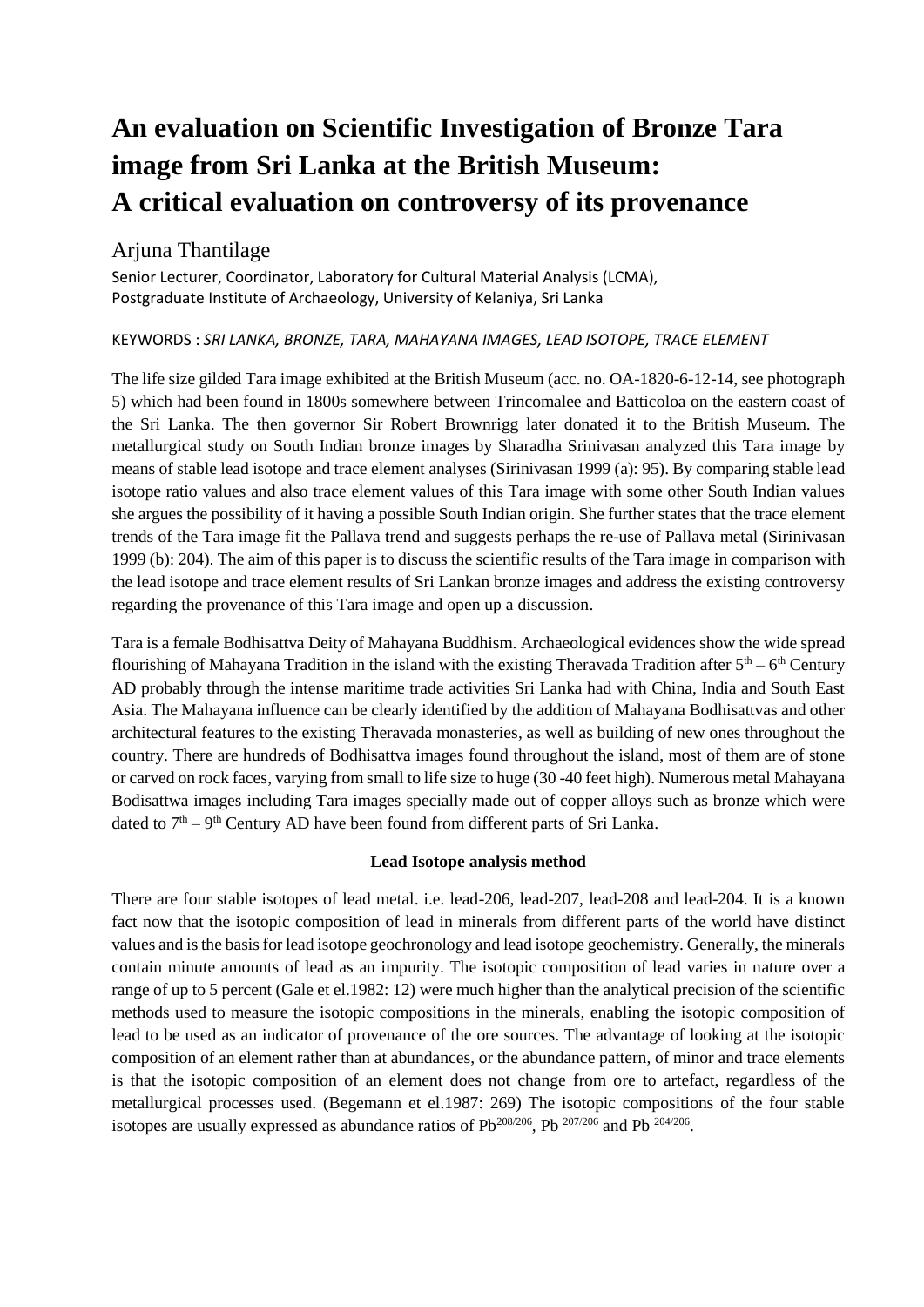Lead isotopic composition of unalloyed copper gives isotopic characteristics of the copper source (Gale et el.1982: 12) The isotopic matching of leaded artifacts may be due to the lead coming from a single common source or due to the objects having been made from the same batch of metal containing lead from mixed sources which may have archaeological significance for shared geography or chronology. (Sirinivasan 1999(a): 93)

The thermal ionization mass spectrometry (TIMS) method was used for the lead isotopic analysis of this study. The lead isotopic analysis was carried out using the facilities at the lead isotopic laboratory, Natural History Museum, Stockholm.

## **Stable Lead Isotope ratio analysis of Sri Lankan images**

By analyzing over fifty Sri Lankan later Anuradhapura Buddhist images representing  $6<sup>th</sup> - 9<sup>th</sup>$  Century and Hindu images found from Plonnaruwa  $(11<sup>th</sup> - 13<sup>th</sup>$  Century AD) and plotting their stable lead isotope ratios values in the scatter plot of Pb 207/206 Vs Pb 208/206 it was possible to identify that the Sri Lankan historical bronze images were grouping into six different lead isotope groups (MLG1 to MLG6, see graph 1) and these same groups were also confirmed by the scatter plot of Pb 207/206 Vs Pb 206/204 (Thantilage 2008 (a): 62 ). For the ease of reading, lead isotope group boundaries of the Sri Lankan images are shown with other images as required later.

Graph 1 shows the distribution of Sri Lankan Anuradhapura and Plonnaruwa period Buddhist images  $(7<sup>th</sup> -$ 11th Century AD) in the scatter plot of Pb 207/206 Vs Pb 208/206. It clearly indicates a majority of the images grouped in MLG1 lead group. Apart from that there are four images closely grouped in MLG2 lead group, and one image in MLG4 group. The trace element studies of these images show that 95% of the images in MLG1 group had used copper from the local copper deposit situated at Seruwila (near Trincomalee) at the eastern coast of the country.

## **Lead isotope ratio value of British Museum Tara over Lead ingots and lead coins from Tissamaharama**

When we plot the lead isotope ratio values of Gajalakshmi lead coins and lead ingots found from Tissamaharama from soil layers dated parallel to the latter part of the Anuradhapura period ( $7<sup>th</sup> - 9<sup>th</sup>$  Century AD) one pure piece of lead ingot exactly matched with the MLG2 group. Graph 2 shows the lead isotope distribution of Tissamaharama leaded artefacts and the British museum Tara over Sri Lankan lead isotope groups (for the ease of comparison only the Tissamaharama lead artefacts are shown in the graph)

The grouping of Tissamaharama lead piece and the Tara image undoubtly indicates that during the contemporary period of the Tara image, Sri Lanka had definitely obtained lead from that particular source of lead for local productions from which same source the lead had also been obtained for the production of the Tara image.

#### **Anuradhapura period images lead isotopically group with the Tara image**

In the lead group MLG2 there are four other images belonging to the latter part of the Anuradhapura period  $(7<sup>th</sup> - 9<sup>th</sup>$  Century AD) which are contemporary to the Tara image, have closely grouped together with the Tara image. (see Photographs  $1 - 4$ ). The Buddha image in the photograph no1 had been found from Batticoloa the same place where the Tara image had been found. The author elsewhere had identified that these images may represent a different school of image production during the Anuradhapura period, especially considering their resource utilizations and other image features, with the majority of images grouped with MLG1 lead group (Thantilage, A. 2010 (b))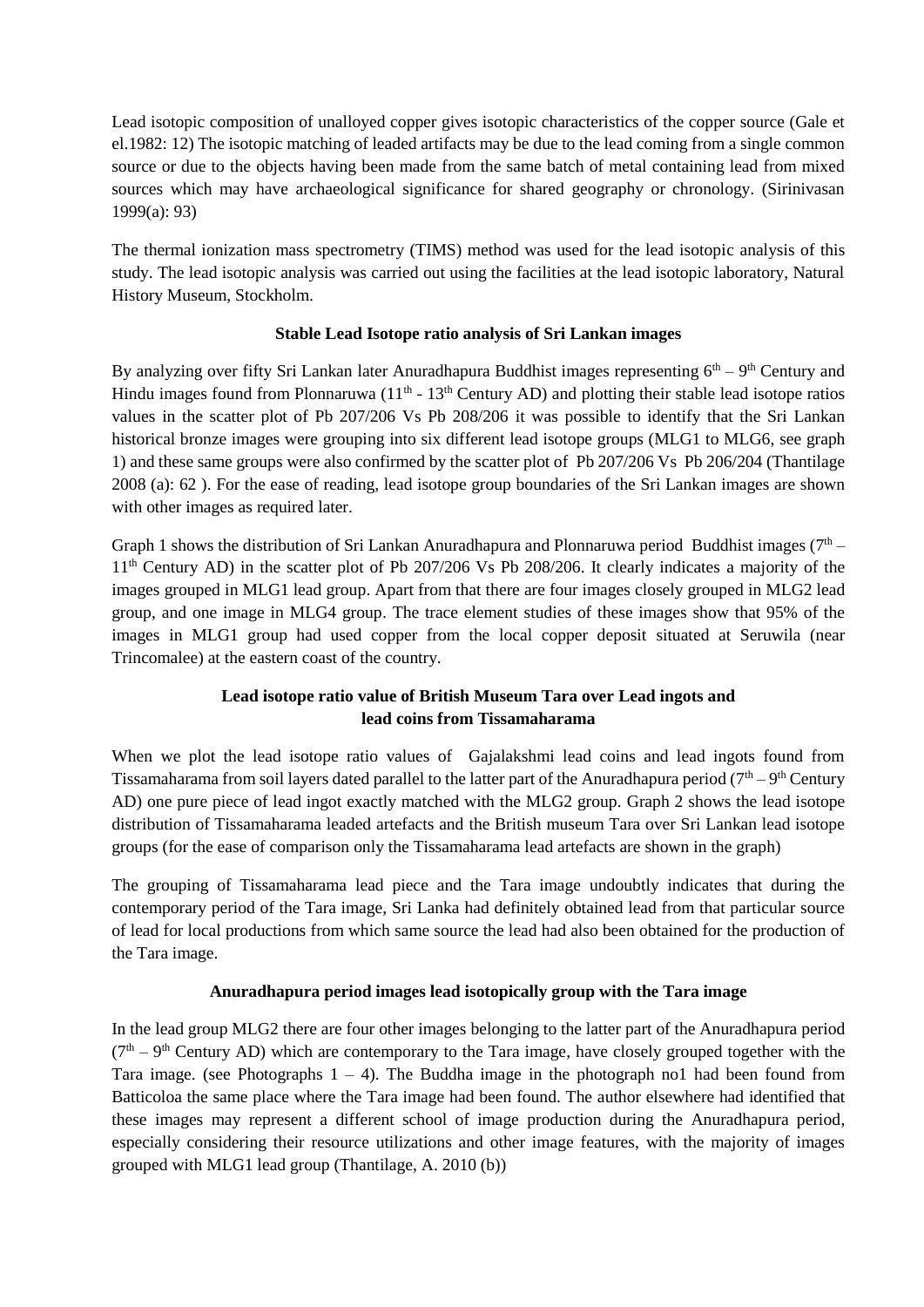Reasons for assigning the latter Anuradhapura period images into two schools of image productions are briefed below

#### **MLG1 school:**

Only use copper from local Seruwila source.

Only use one particular lead source MLG1 throughout.

Found mainly in and around Anuradhapura.

Image features (casting/gilding etc..)

#### **MLG2 school:**

Use copper from a particular source, other than the local Seruwila source.

Only use one particular lead source MLG2 throughout.

Found outside Anuradhapura area.

Image features (casting/gilding etc..)

When taken into consideration, the above criteria in each group the Tara image satisfies the all main criteria in its lead group, Of course, the stylistic and iconographic features would also be definitely more powerful as in the case of technological features.

#### **Comparison with Indian images**

The Graph 3 shows chronologically parallel South Indian images to the Tara over the Sri Lankan lead groups (MLG1 – MLG6). Their boundaries are determined by the mean values of closely grouping Sri Lankan images in each group.

In the Indian context the Tara image is closely matched with only one gilded Buddha image from Nagapattainam (Siriniyasan 1999 (b):  $202 - 204$ ). (see graph 3). In the Sri Lankan context when we compare lead isotope ratio values of the Tara image with Sri Lankan lead isotope groupings, the Tara image closely matches with the Sri Lankan MLG2 group icons as a group, than the above mentioned Buddha image from Nagapattainam which has fallen outside the boundaries of the MLG2 lead isotope group. This emphasizes that the Tara image is more closely incorporated with Sri Lankan lead isotope group MLG2. Further in the Indian context, there is only one later Pallava period image (which may be more or less chronologically parallel to the Tara) that had grouped with the Sri Lankan lead isotope group MLG2 in comparison to the five Sri Lankan images including the Tara which closely match within the group. Interestingly out of those five images there are three images found from the same area (Eastern coastal area of the island).

Notably, in the Indian context the images that are more or less chronologically parallel to that of the Tara image (i.e. Later Pallava and Early Vijayala Chola images)have been exactly grouped with the MLG1 group in which lead isotope group that 90% of the Sri Lankan Anuradhapura period images have been grouped. This indicates a very interesting fact that until about 9<sup>th</sup> Century AD Sri Lanka and India had obtained lead from a common source. It has been shown elsewhere by comparing the lead isotopesvalues from the ancient mines and artefacts that this lead may have been probably from the Mediterranean region and obtained through ancient Roman long distance trade (Thantilage 2008 (a):86).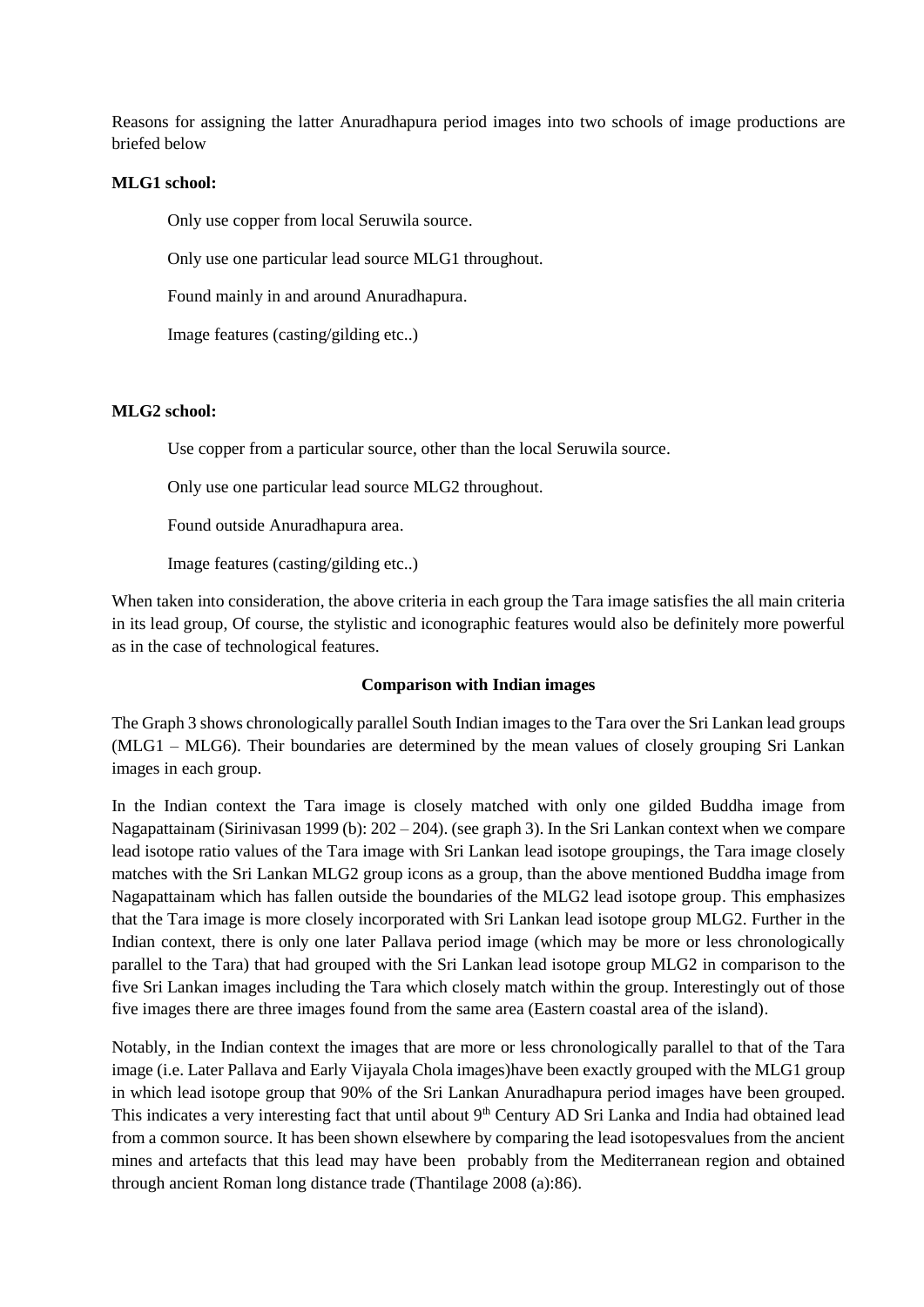The matching of South Indian Images to late Anuradhapura period images of the Sri Lankan image group exactly in MLG1 indicate resource utilizations for the production of those images may have, seems plausible. But this trend seems to have changed after the early Calukya-Chola period (1070 -1125 AD) since later South Indian images do not match the Sri Lankan groupings.

In the Sri Lankan context there are four late Anuradhapura images which closely match in the MLG2 group together with the Tara image. All these four Sri Lankan images match both with lead isotopically and trace elementally showing they may have a common origin.

In the Indian context only one middle Pallava image, more or less chronologically parallel to the Tara, matches with the Sri Lankan lead group MLG2. It seems with the available results that the use of MLG2 lead source would have been more intense in the Sri Lankan context during the latter part of Anuradahpura period, as five images are closely matched with that group.

#### **Later Polonnaruwa Hindu bronzes**

Four Polonnaruwa period Hindu Bronzes which are later than the Tara image  $(12 - 13<sup>th</sup>$  Century AD) in which one image made with local Seruwila copper are grouped in MLG2 group further in parallel Indian context, there are three matching Chalukya Chola images which grouped in MLG2 (Sirinivasan, S. 1999 (a) 95 – 97). This might show that both Sri Lanka and India may have used lead from this source until  $12<sup>th</sup>$  – 13th Century AD. (graph 4). It seems Polonnaruwa Hindu bronzes have some distinct lead isotope signatures showing uniqueness as there are no South Indian contemporary images in MLG3 and MLG5 lead groups in which a considerable number of Polonnaruwa Hindu bronzes were present. Further there are two South Indian later Chalukya chola images grouped in Sri Lankan lead isotope group MLG4 but notably no Sri Lankan Polonnaruwa period Hindu bronzes have fallen within that group.

#### **Conclusion**

In the Sri Lankan context, the Tara image is more closely matched lead isotopically with another four images of which three of them have been found from the same area as that of the Tara image in contrast to the Indian context, where shown only one Buddha image from Nagapattinam could be matched . But it is important to pay an attention to the fact that this particular Nagapattinam Buddha image does not match with the Sri Lankan lead isotope group MLG2 in which the Tara image is closely grouped with four other Sri Lankan images. Nevertheless, the exact matching of a piece of pure lead (possible piece of an ingot which had been found from the soil layer along with the leaded Gajalakshmi coins made in the same Tissamaharama area) with the MLG2 group would undeniably indicate that this MLG2 lead source would have been known to Sri Lanka during the latter part of the Anuradhapura period, contemporary to the Tara. The Gajalakshmi coins were well dated to the latter part of the Anuradhapura period. In other words this indicates that the lead from this particular lead source that had been taken to make the Tara image was also known and utilized during the contemporary time in Sri Lanka.

Trace elementally none of the MLG2 group images were matched with the trace element trends of local Seruwila copper source. This has been pointed to an existence of a possible second school of image production during the Anuradhapura period (**Thantilage, A. 2010 (b)**). Unfortunately the trace element results of the Tara image published in the study by Schroeder (Schroeder 1990: 551) was giving very unusual value of Cobalt/Nickel elemental ratio of 2.65 which is not even consistent with the South Indian image values. So the accuracy of those results for conducting any comparison is questionable.

When the five images in MLG2 are considered, out of these five images there are three images including the Tara image have been found in the same Eastern coastal area. All the four images that the author was able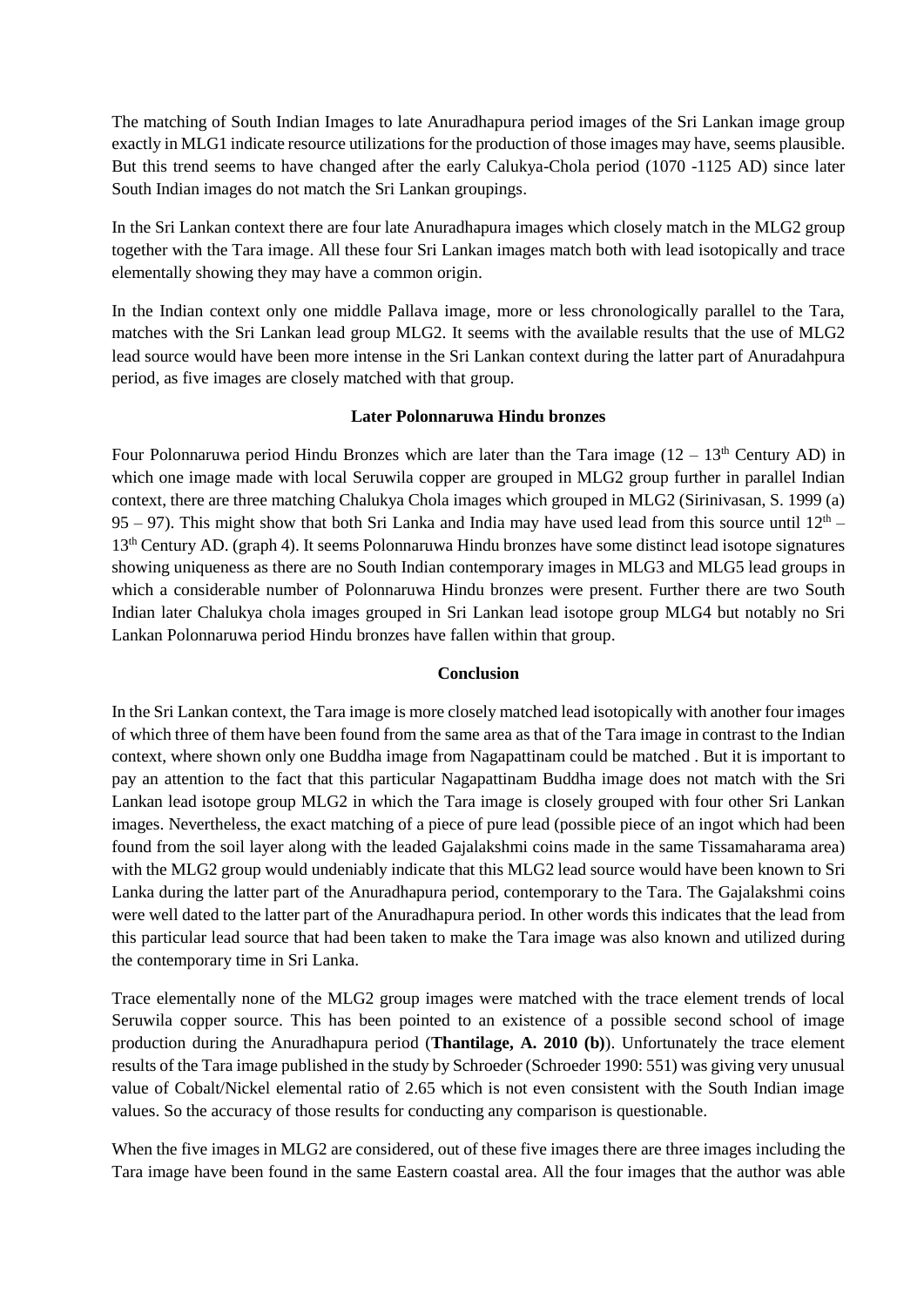to analyse and so attributed to MLG2 group, matched each other very closely not only lead isotopically, but also trace elementally. Because of this closely matching in different dimensions, we may strongly argue the possibility of that these four images could have a common origin. Considering the fact that the two images in the MLG2 have been found from the same area where the Tara imagewas discovered and also they have matched very closely with two other images which were discovered from different parts of the country namely Badulla and Kurunegala (Photographs 2 & 4), we may conclude that this school of image making may have been known to other parts of the country.

So according to the above findings, it is clear that the Tara image has closely matched and forms a group with some Sri Lankan Buddhist icons, unlike in the Indian context which had only grouped with one image and even that image does not match with the Sri Lankan MLG2 image group.

Finally as concluding remarks we may argue that there is a good possibility of having all the five images in the lead isotope group MLG2 share a same common origin. Hence in the Sri Lankan context, there is not enough evidence to suggest that the Tara image may have a different origin than the closely matching others in the same group. It is extremely essential to take into account all these five images together in MLG2 group before any provenance attribution is made in future. Further stylistic and Art historical studies on these five images would also be helpful in this endeavor.



Photograph 1: Buddha Image. Late Anuradhapura Period, Kankayanodai, North Batticaloa. National Museum, Colombo. Museum Reg. No.: 35.77.12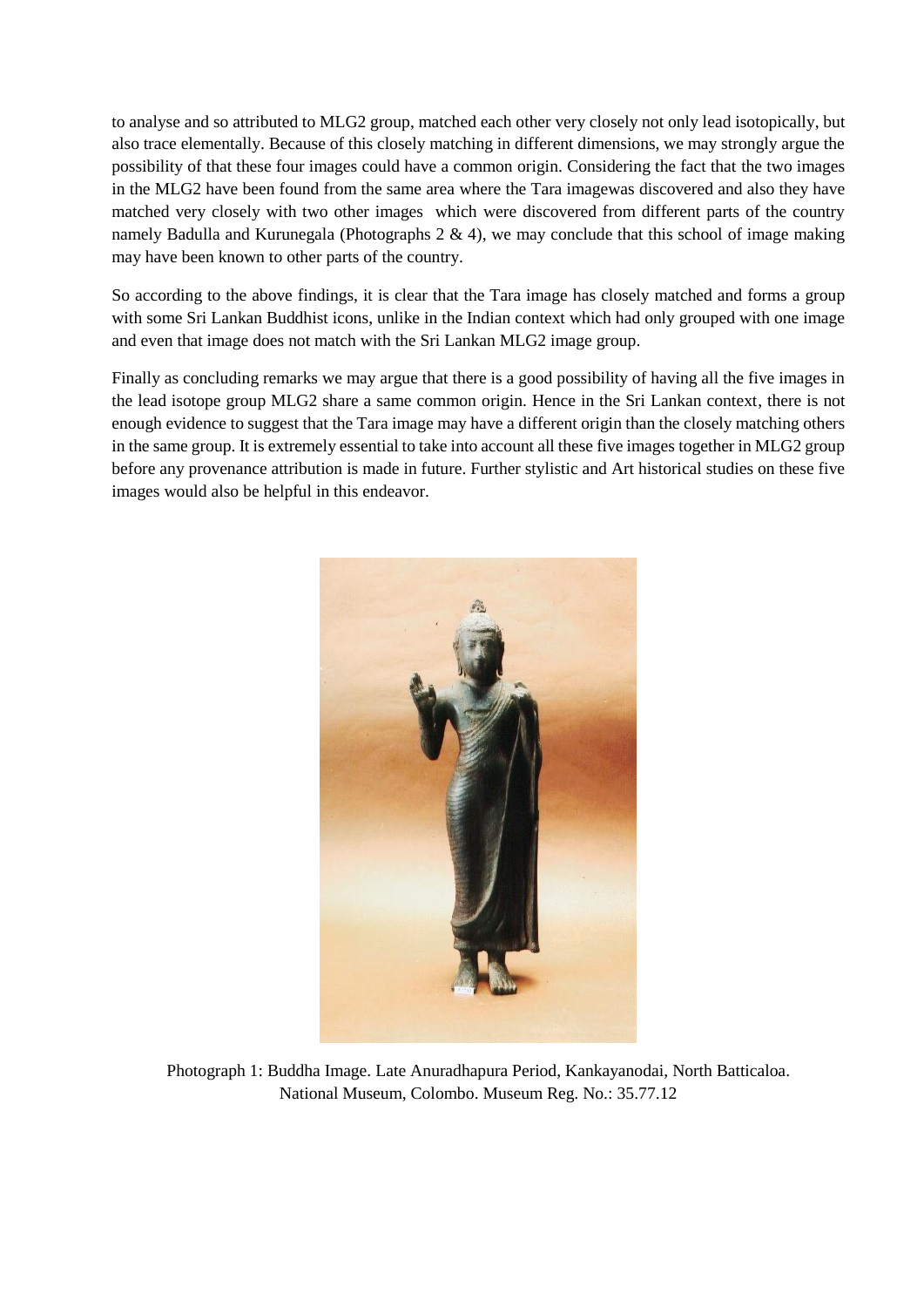

Photograph 2: Buddha Image 5th - 6th Century AD. Baddulla. National Museum, Colombo. Museum Reg. No.:13. 11 . 289



Photograph 3: Buddha Image 7th Century AD, Thiriyaya. Archaeological Museum, Anuradhapura.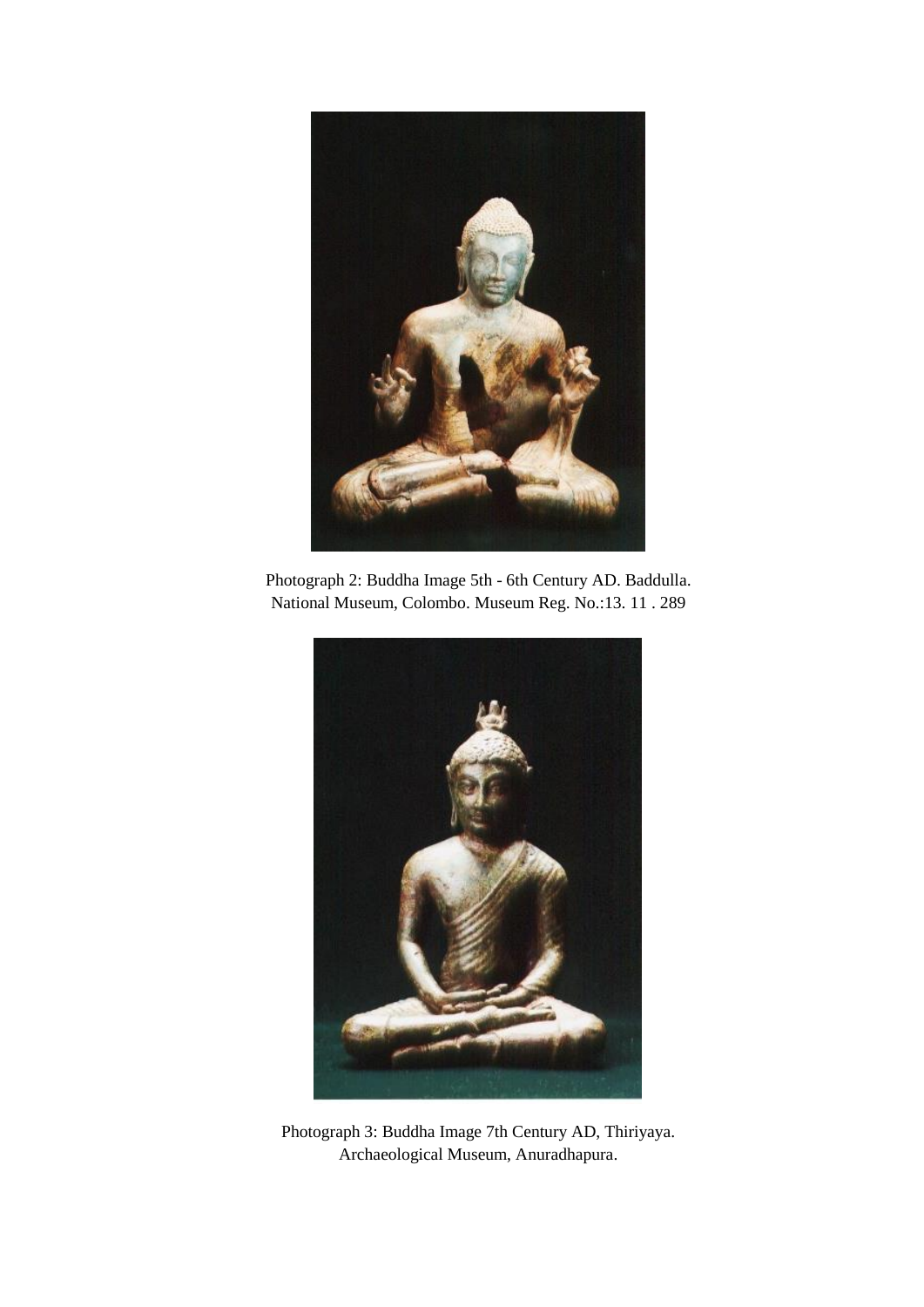

Photograph 4: Vajrapani Bodhisattva 9th Century AD, Kurunegala District. Department of Archaeology, Sri Lanka.



Photograph 5: Tara image. Found in Sri Lanka and now deposited at the British Museum.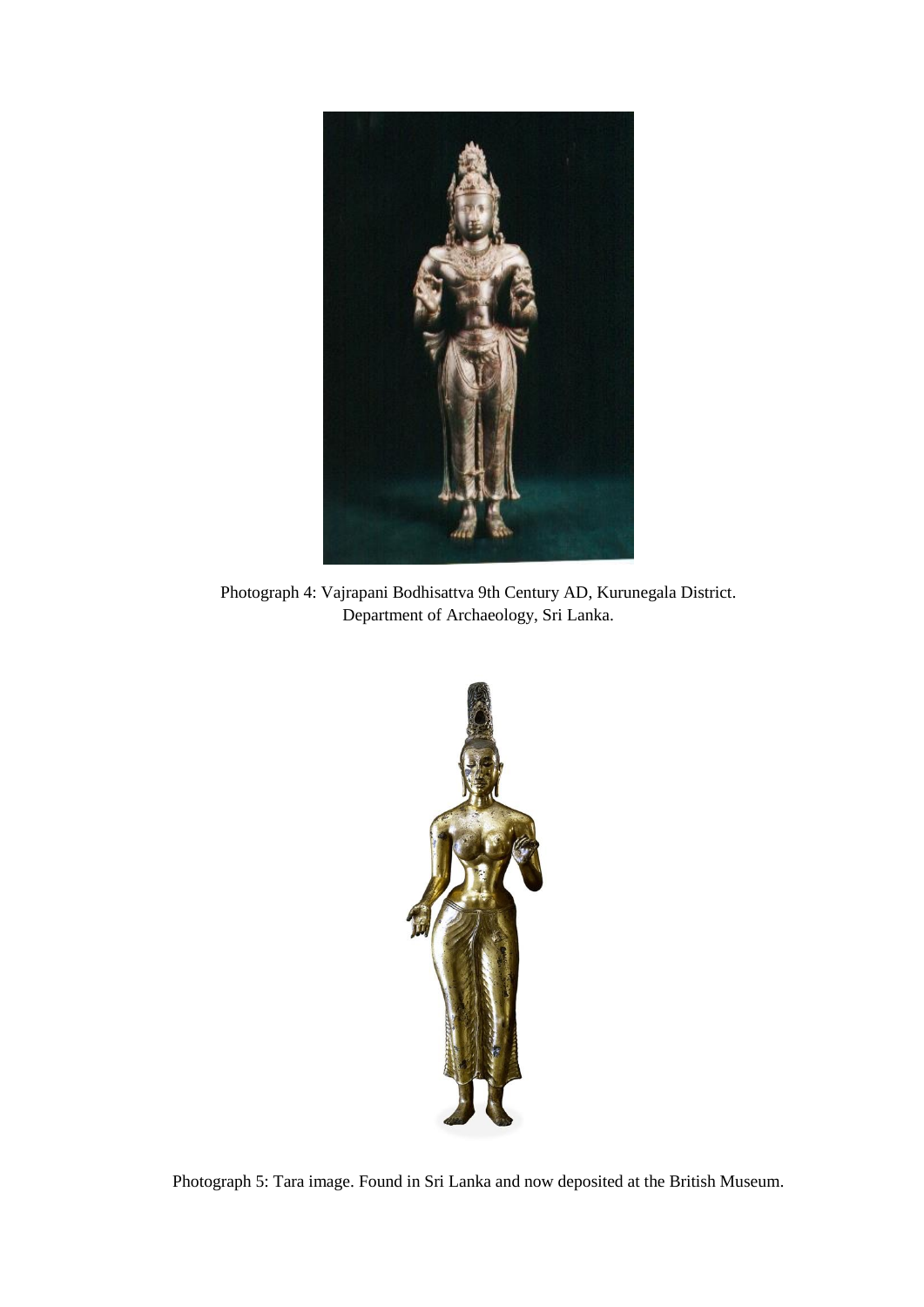

Graph 1: Lead isotope scatter plot showing lead isotope groups (MLG1 – MLG6) determined by the lead isotope ratio distribution of the Sri Lankan later Anuradhapura period images.



Graph 2: A piece of pure lead ingot from Tissamaharama closely grouped with the Tara image at the British Museum inside the Sri Lankan lead isotope group of MLG2. (Only the Tissamaharama artefacts in the graph1 are indicated in the graph 2 for convenience of studying)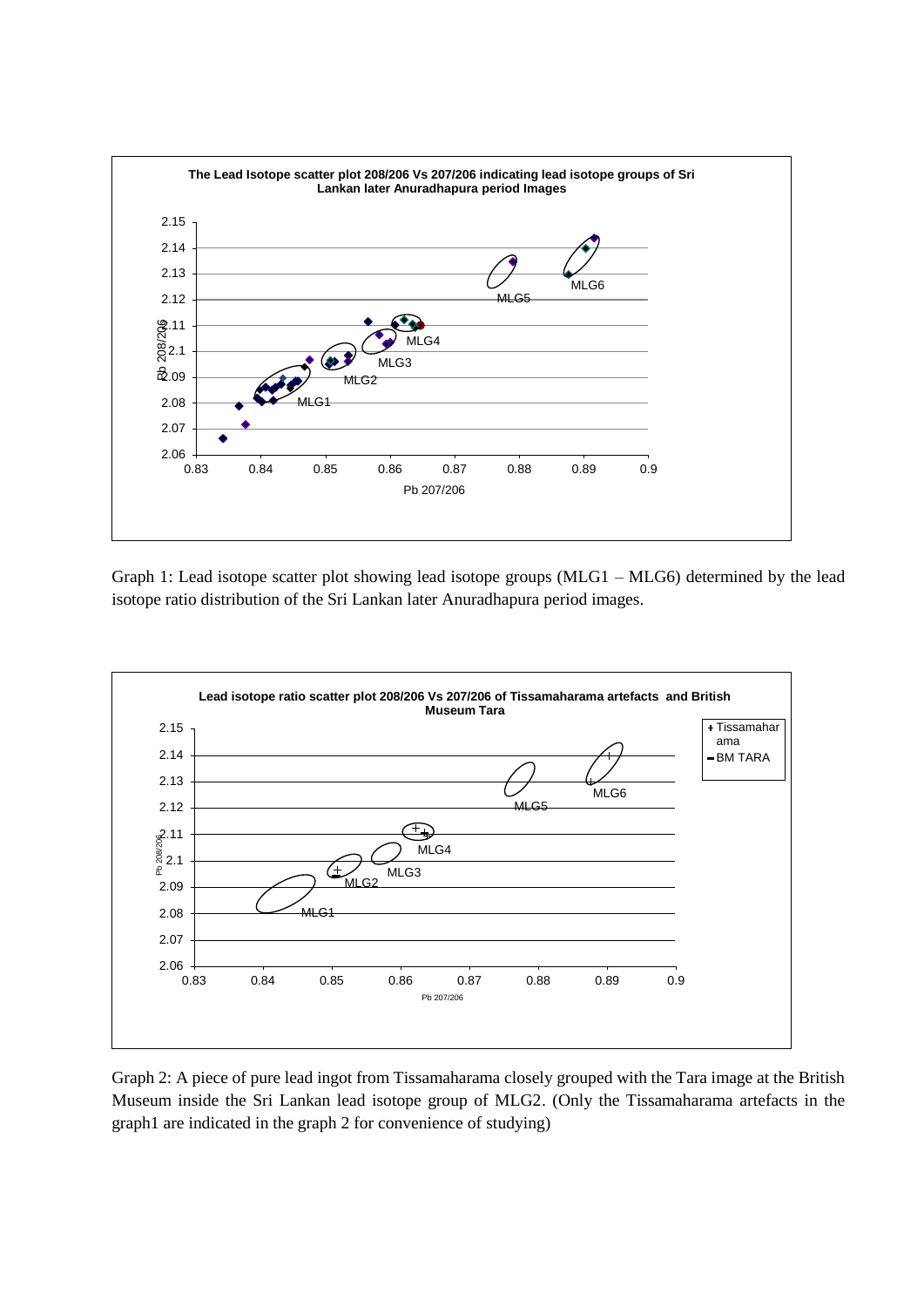

Graph 3: Lead isotope ratio distribution of early South Indian images (**Sirinivasan 1999a**) contemporary to the latter Anuradhapura period, and British museum Tara image over Sri Lankan lead groups. Note that one middle Pallava image has grouped with MLG2.

PP&A – Pre Pallava and Andra (c. 200 – 600 AD), MP – Middle Pallava (c. 600 – 850 AD), LP – Later Pallava (c. 850 – 875 AD), EVC – Early Vijayala Chola (c. 875 – 940 AD, HVC High Vijayala Chola (c. 940 – 1070), BM Tara - British Museum (as in **Sirinivasan 1999b: 207)**



Graph 4: Lead isotope distribution of Plonnaruva period  $(12 - 13$  Century AD) Hindu images and later South Indian images (**Sirinivasan 1999a**) over Sri Lankan lead isotope groups. Please Note that some later Chalukya-Chola images have grouped with the Sri Lankan lead isotope group MLG2